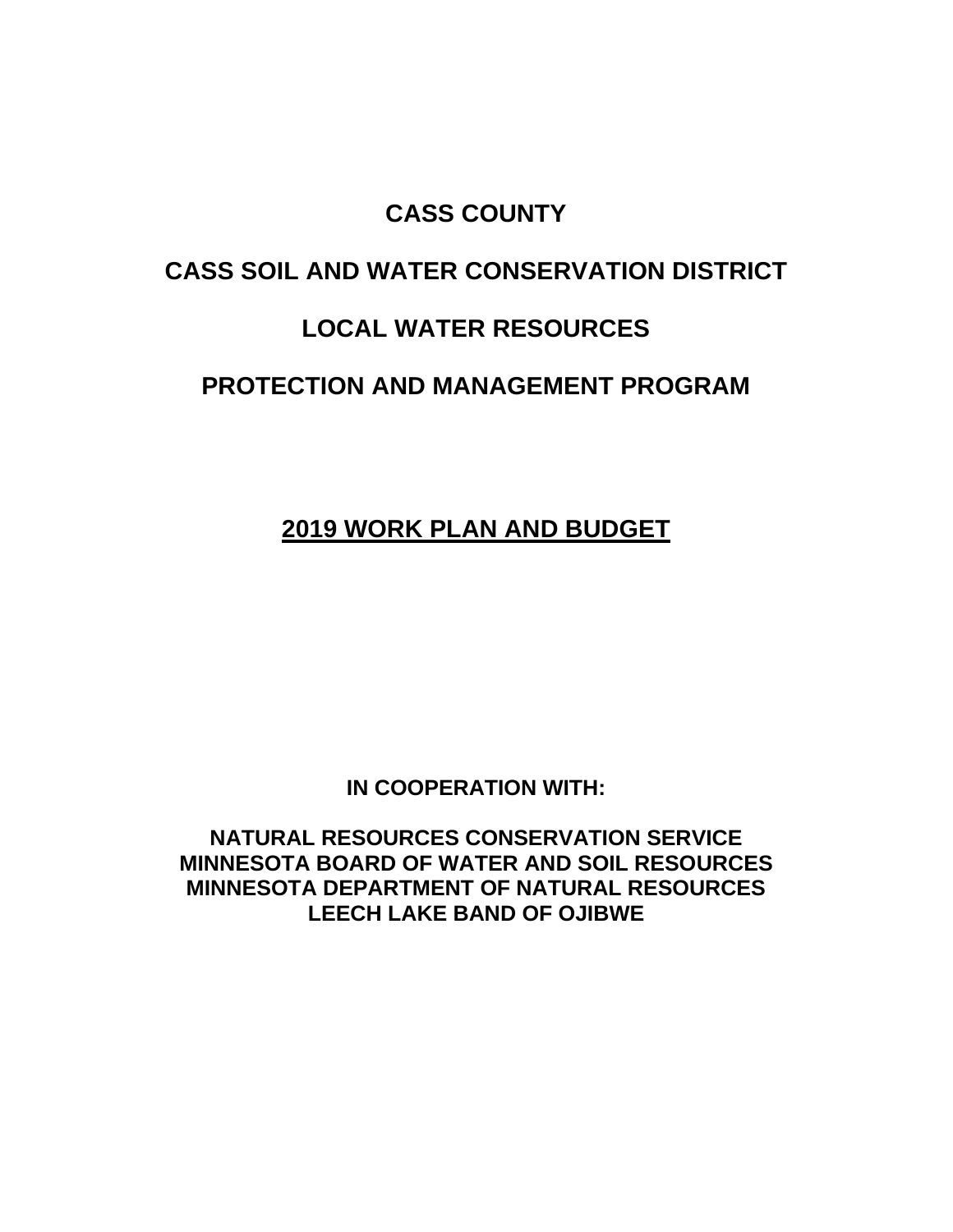### **CASS SWCD MISSION STATEMENT**

**It is the mission** of the Cass Soil and Water Conservation District to provide leadership and technical assistance to landowners and cooperating agencies in the wise use, conservation, and management of Cass County's natural resources.

### **DISTRICT SUPERVISORS AND STAFF**

District Board:

.

Dave Peterson, Chairperson Ken LaPorte, Vice Chairperson Jim Ballenthin, Secretary Will Pehling, Member Tom Kuschel, Treasurer District Staff: John Ringle, District Manager Brenda Davis, District Clerk Kelly Condiff, Natural Resource Professional and Shoreline Specialist Robert Wright, Environmental Resource Specialist Scott Navratil, Environmental Resource Specialist TBD, AIS Program Manger

\*--Cass SWCD has a Shared Service Agreement with the Cass County Environmental Services Department for employee services, and administrative and logistical support.

# **SUMMARY**

Cass County's Comprehensive Local Water Plan serves as the workplan for the Cass SWCD. That plan lists education & information, monitoring & data collection, inventory & mapping, land & water treatment, and regulation & ordinance activities to be undertaken in 2019 and/or carried over from 2018. A copy of the Cass County Comprehensive Local Water Plan is available on our website at: [http://www.co.cass.mn.us/esd/pdfs/comprehensive\\_plan.pdf](http://www.co.cass.mn.us/esd/pdfs/comprehensive_plan.pdf)

# **COST-SHARE FUNDS ALLOCATED**

#### **HIGH PRIORITY EROSION AND STORMWATER PROBLEMS**

| <b>Shoreline Erosion</b>                          | 33,347 |
|---------------------------------------------------|--------|
| <b>Residential Development Stormwater Control</b> | 15,000 |

**Private Forest Management Plans** 20,000

TOTAL 68,347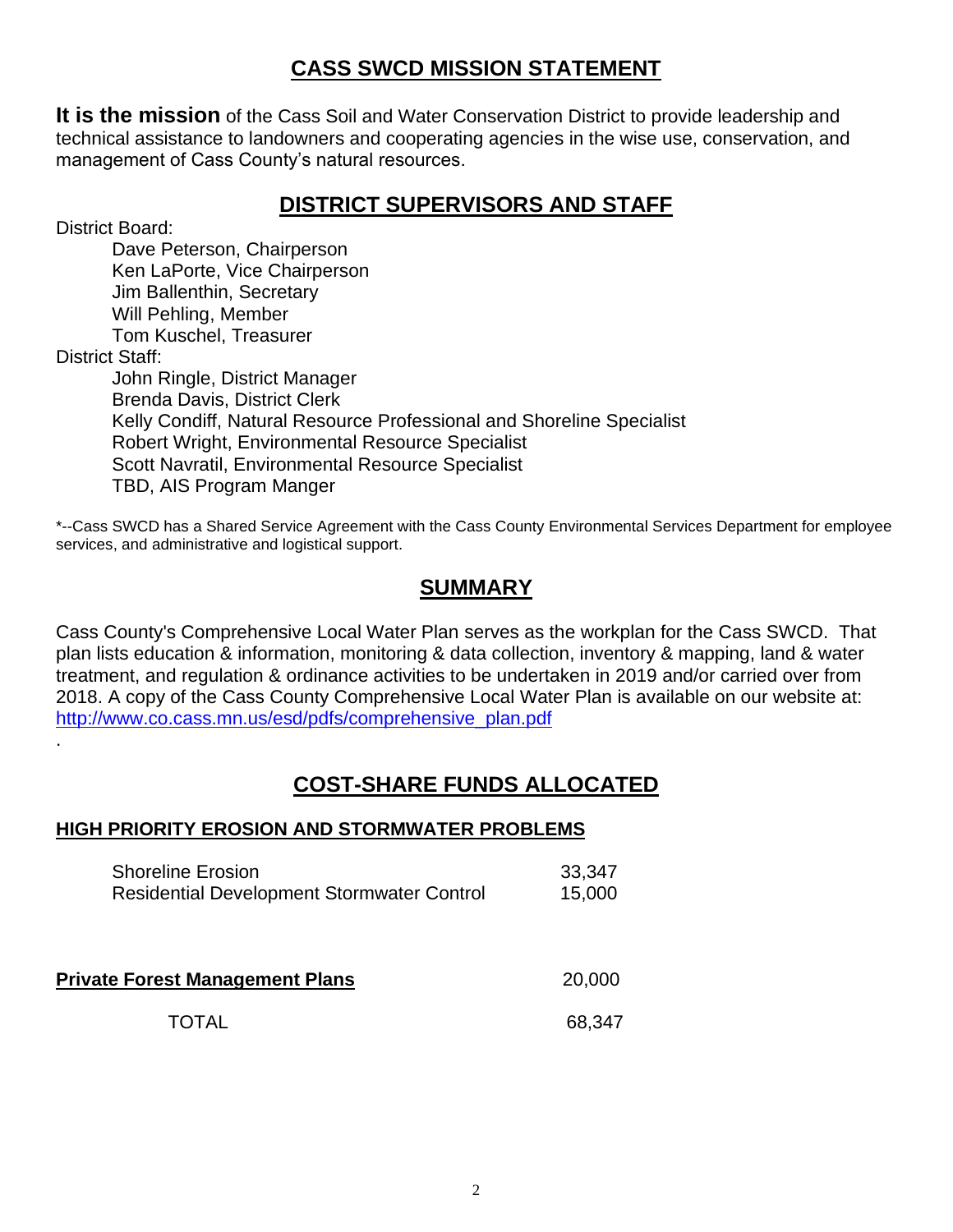### **HIGH PRIORITY AREA DESIGNATIONS**

#### **Culvert Inventory**

Cass SWCD is working closely with townships and other LGU's to locate and inventory existing culverts. The purpose of this to re-establish connectivity, reduce erosion and channel stabilization. This priority was identified during the 1W1P and LWP planning process, to date 20 plus townships have sent in culvert location maps. It is the goal of the program to create and complete county wide database showing all culvert locations and identify any and all issues associated with them. The SWCD will make cost sharing available for engineering and replacement.

#### **HIGH PRIORITY SEDIMENTATION and STORMWATER MANAGEMENT**

Areas as identified in the Cass County Local Water Plan where the district can show that sediment delivery occurs from the watershed, or direct conveyance such as a storm sewer or impervious surface discharging to county waters. Highest priority will be given to lakes, wetlands, or water courses classified by the Department of Natural Resources as protected waters of the State. Stormwater Management including buffers, impervious surface reduction and rerouting of overland flows is an area of specific concern.

#### **Private Forest Management Assistance**

Cost-share funding is available to assist forest owners of non-industrial private forests, to develop a forest management plan to increase habitat value for wildlife and water quality protection. We anticipate continued funding for Forest Management Plans for property owners throughout Cass County with the highest priority going to targeted watersheds identified in the Local Water Plan. Upon completion of a Forest Management Plan, the Cass SWCD has additional cost-share funding available to implement small woodlot timber stand improvement practices such as selective harvest, thinning, brush shearing, management of terrestrially invasive plant species, and selective planting to benefit wildlife and reduce erosion and sedimentation. Forest Plans will also be reviewed to suggest further implementation opportunities to benefit wildlife and water quality.

Current policy on Private Forest Management (PFM) Plans cost-shared by the Cass SWCD is that 1) landowner will be responsible for a \$200 fee collected by the SWCD and used to register the plan with the MNDNR, 2) SWCD will pay the plan writer \$6.50 per acre for acreage eligible to be enrolled under 2c or SFIA, not to exceed \$780 or 120 acres, and 3) SWCD retains the right to increase payment and acreage amounts if parcels exceed 120 acres and are located in priority watersheds shown in the Local Water Plan.

#### **AIS Program Delivery**

Cass SWCD was selected by Cass County to administer the State funded AIS prevention program dollars that are annually allocated to individual counties. The focus of the Cass SWCD AIS Program is to prevent the spread of AIS and educate the public about its spread. The District annually sets a budget of \$450,000 for this program.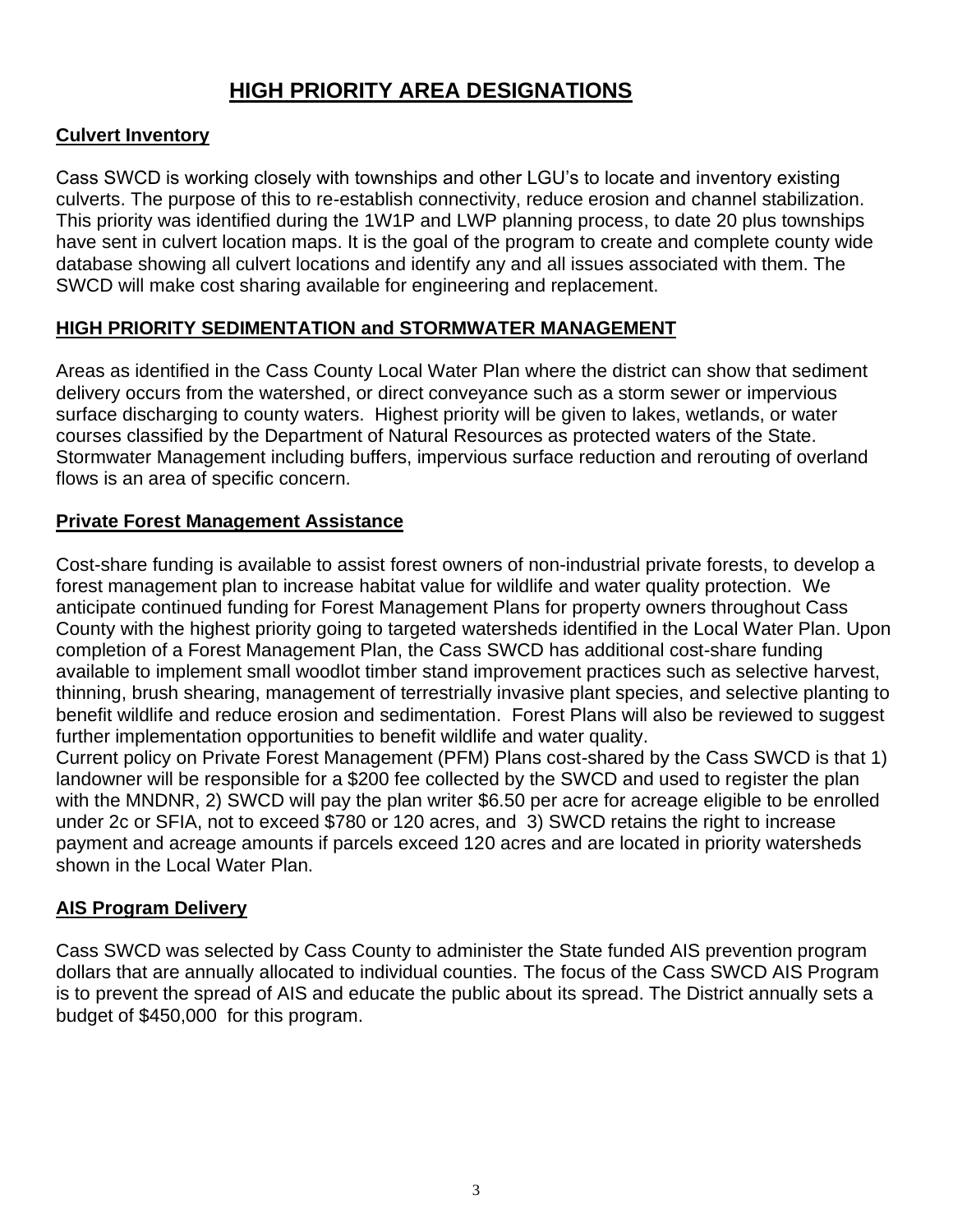| <b>Cass Soil and Water Conservation District--F.Y. 2019 Budget</b> |                |                  |             |    |             |  |  |
|--------------------------------------------------------------------|----------------|------------------|-------------|----|-------------|--|--|
| <b>Revenues</b>                                                    |                | FY 2018          | 2018 Actual |    | FY2019      |  |  |
|                                                                    |                |                  |             |    |             |  |  |
| Intergovernmental                                                  |                |                  |             |    |             |  |  |
| <b>County Contribution</b>                                         | $\mathfrak{L}$ | \$21,625         | 14,400      |    | 14,400      |  |  |
| <b>BWSR Cost Share</b>                                             |                | 8,347            | 8,347       |    | 8,347       |  |  |
| <b>BWSR General Services</b>                                       |                | 18,275           | 18,275      |    | 18,275      |  |  |
| <b>Buffer Law/Cost Share</b>                                       |                | 21,337           | 10,000      |    | 0           |  |  |
| <b>Buffer Law</b>                                                  |                | 10,000           | 10,000      |    | 10,000      |  |  |
| <b>Easement Delivery</b>                                           |                | 505              | 8,000       |    | 0           |  |  |
| <b>Tullibee Lake</b>                                               |                | 20,000           | 5,195       |    | $\mathbf 0$ |  |  |
| <b>Local Capacity Building</b>                                     |                | 114,400          | 118,000     |    | 114,400     |  |  |
| <b>Carryover Funds</b>                                             |                | 89,876           | 89,876      |    | 149,251     |  |  |
| Total Intergovernmental                                            | \$             | 304,365          | 282,093     | \$ | 314,673     |  |  |
| Miscellaneous                                                      |                |                  |             |    |             |  |  |
| <b>Well Monitoring</b>                                             |                | 600              | 720         |    | 720         |  |  |
| Interest                                                           |                | 425              | 477         |    | 475         |  |  |
|                                                                    |                |                  |             |    |             |  |  |
| Miscellaneous Reimb                                                |                |                  | 5,586       |    |             |  |  |
| <b>AIS Program Admin</b>                                           |                | 6,000            | 0           |    | 6,000       |  |  |
| <b>Total Miscellaneous</b>                                         | \$             | 7,025            | 6,783       |    | 7,195       |  |  |
| <b>TOTAL REVENUES</b>                                              | \$             | 311,390          | 288,876     | \$ | 321,868     |  |  |
| <b>Expenditures</b>                                                |                | FY 2018          | 2018 Actual |    | FY 2019     |  |  |
|                                                                    |                |                  |             |    |             |  |  |
| <b>District Operations</b>                                         |                |                  |             |    |             |  |  |
| <b>Supervisor Services</b>                                         | \$             | 17,000           | 11,025      |    | \$17,000    |  |  |
| <b>Professional Services</b>                                       |                | 2,350            | $\mathbf 0$ |    | 2,350       |  |  |
| <b>Supervisor's Expenses</b>                                       |                | 1,400            | 6,544       |    | 1,400       |  |  |
| Education                                                          |                | 2,200            | 2,533       |    | 2,200       |  |  |
| <b>Employee Expenses</b>                                           |                | 1,000            | 250         |    | 1,000       |  |  |
| Fees, Dues Subscriptions                                           |                | 6,600            | 6,396       |    | 6,600       |  |  |
| Insurance                                                          |                | 2,400            | 2,492       |    | 2,400       |  |  |
| Office Expenses                                                    |                | 2,100            | 1,282       |    | 2,100       |  |  |
| <b>Total Dist. Operations</b>                                      | \$             | 35,050           | \$30,522    | \$ | 35,050      |  |  |
|                                                                    |                |                  |             |    |             |  |  |
| <b>Project Expenditures</b>                                        |                |                  |             |    |             |  |  |
| <b>Cost Share Projects</b>                                         | \$             | 8,347            | 8,347       | \$ | 8,347       |  |  |
| County/SWCD Cost Share                                             |                | 28,800           | 0           |    | 28,800      |  |  |
| <b>SWCD Public Relations(LLAWF)</b>                                |                | 10,000           | 10,000      |    | 0           |  |  |
| Grant-funded Position salary %                                     |                | 40,000           | 40,000      |    | 40,000      |  |  |
| Seasonal Technician                                                |                |                  |             |    | 20,000      |  |  |
| <b>Tullibee Lakes Projects</b>                                     |                | 20,000           | 20,000***   |    | 0           |  |  |
| <b>Expanded Capacity Carryover.</b>                                |                | 89,875           |             |    | 120,000     |  |  |
| <b>Buffer Law</b>                                                  |                | 21,337           | 20,000      |    | 10,000      |  |  |
| <b>Buffer Law-Cost Share</b>                                       |                | 10,000           | 10,000***   |    | 0           |  |  |
| <b>Wild Rice</b>                                                   |                | 756              | 756         |    | 0           |  |  |
| 2019 Expanded Capacity Projects                                    |                | 57,225           |             |    | 57,225      |  |  |
| <b>Total Project Expenditures</b>                                  | \$             | 276,340          | 109,103     | \$ | 284,372     |  |  |
| <b>TOTAL EXPENDITURES</b>                                          | \$             | 311,390          | 139,625     | \$ | 319,422     |  |  |
| <b>Excess of Revenues</b>                                          |                |                  |             |    |             |  |  |
| Over (under) Expenditures                                          | \$             | $\boldsymbol{0}$ | 149,251     | \$ | 2,446       |  |  |
|                                                                    |                |                  |             |    |             |  |  |

• \*-This is the County Match for Local Capacity Grant

\*\*- Includes carryover from 2017 and 2018 Expanded Capacity funding.

\*\*\*- Refunded to BWSR